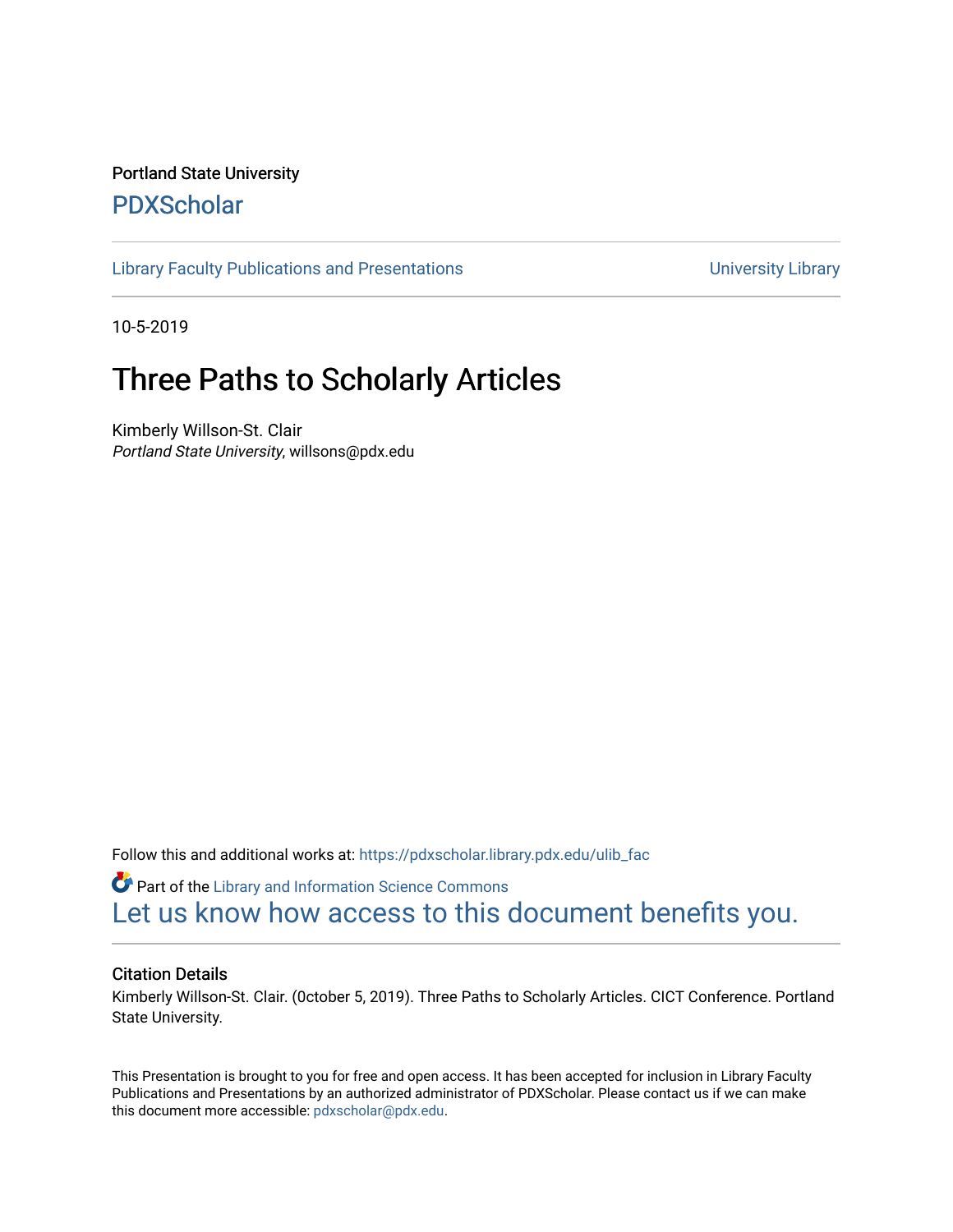|                            | <b>Strengths</b>                                                                                                                                                                                                                                                                                                                                                                                                                                                                                   | Weaknesses                                                                                                                                                                                                                                                                 | Best for                                                                                                                                                                                                                                                                                                              |
|----------------------------|----------------------------------------------------------------------------------------------------------------------------------------------------------------------------------------------------------------------------------------------------------------------------------------------------------------------------------------------------------------------------------------------------------------------------------------------------------------------------------------------------|----------------------------------------------------------------------------------------------------------------------------------------------------------------------------------------------------------------------------------------------------------------------------|-----------------------------------------------------------------------------------------------------------------------------------------------------------------------------------------------------------------------------------------------------------------------------------------------------------------------|
| <b>PSU Library Catalog</b> | Searches over 400<br>databases at once,<br>so an article can be<br>available in more<br>than one database;<br>Can see immediately<br>whether one article is<br>available in full text,<br>or if not, request via<br>Interlibrary Loan<br>directly;<br>For retrieval options<br>anytime, anywhere,<br>you need to sign in<br>with your Odin<br>account;<br>Peer-reviewed icon<br>for easy<br>identification;<br><b>Efficacy of Similar</b><br><b>Articles for Peer</b><br><b>Reviewed Articles.</b> | You need to know to<br>lock the filters in<br>order to change your<br>keywords;<br>Not all PSU full text<br>journals are indexed<br>here;<br>May produce too<br>many results;<br>Must sign in with<br>your Odin account to<br>see the full results<br>and request options. | If you already have a citation<br>(or at least the title of the<br>article);<br>if you are exploring a topic<br>(especially an interdisciplinary<br>one) and not sure where to<br>start or what keyword(s) to use;<br>After locking filters, strategic<br>exploration of a topic by<br>changing keywords is possible. |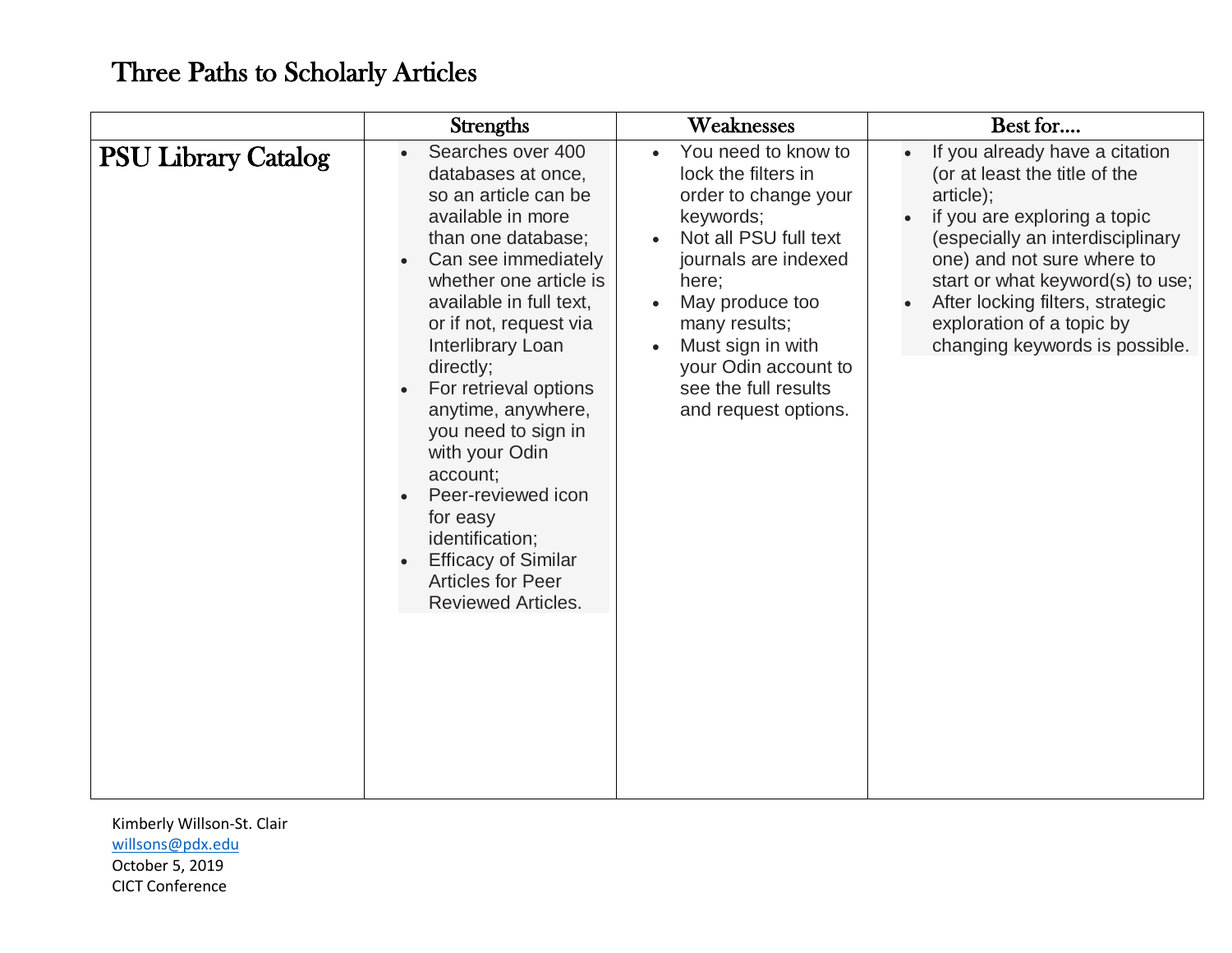|                                          | <b>Strengths</b>                                                                                                                                                                                                                                                                   | Weaknesses                                                                                                                                                                                                                                                      | Best for                                                                                                                                                                                                                                                                                                       |
|------------------------------------------|------------------------------------------------------------------------------------------------------------------------------------------------------------------------------------------------------------------------------------------------------------------------------------|-----------------------------------------------------------------------------------------------------------------------------------------------------------------------------------------------------------------------------------------------------------------|----------------------------------------------------------------------------------------------------------------------------------------------------------------------------------------------------------------------------------------------------------------------------------------------------------------|
| Google Scholar via<br><b>PSU Library</b> | Journals from a wide<br>$\bullet$<br>range of subjects,<br>including ones that<br>are not indexed in<br>the catalog;<br>The Google search<br>engine;<br>Includes "Cited by"<br>for articles;<br>Access to open<br>access articles with<br>links<br><b>Includes Open</b><br>Access. | Lack of sophisticated<br>$\bullet$<br>search<br>options/limiters<br>May produce too<br>$\bullet$<br>many results;<br>Must use Find it @<br>PSU to locate<br>full text;<br>User may go right to<br>$\bullet$<br>links and not<br>evaluate unlinked<br>citations. | If you already have a<br>citation (or at least<br>the title of the article);<br>If you are exploring a<br>topic (an<br>interdisciplinary one)<br>and not sure where<br>to start or what<br>keyword(s) to use;<br>If you want to know<br>who has cited the<br>article and follow that<br>trail into the future. |